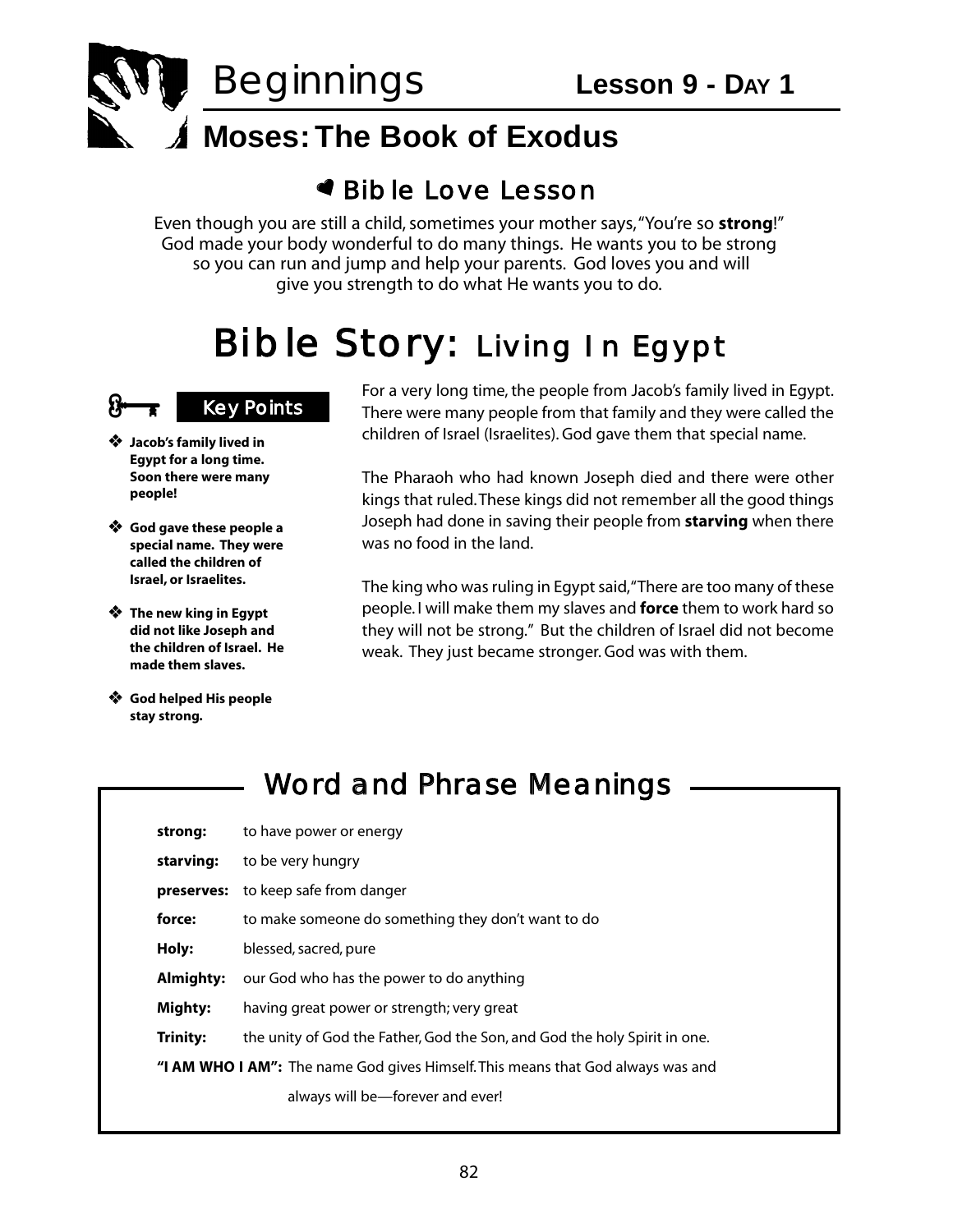Thank You God, for being with Your people and making them strong. No one—not even a king on earth can be greater than You! Amen

## Questions: Thinking & Remembering

- 1. Who lived in Egypt? *the people from Jacob's family*
- 2. What were these people called? *the children of Israel*
- 3. Who gave them this special name? *God*
- 4. What did the king not remember? *the good things Joseph had done*
- 5. What had Joseph done in Egypt? *he helped save the people from starving when there was no food*
- 6. What did the king say about the children of Israel? *"There are too many."*
- 7. What plan did he have for keeping them from being strong? *he made them slaves and work very hard*
- 8. Did his plan work? *No. They became stronger.*
- 9. Who was with them? *God*



The Lord **preserves** all who love Him. Psalm 145:20 God said,"**I AM WHO I AM.**" Exodus 3:14 "I will certainly be with you." Exodus 3:12



Praise Hymn

**Sing or say these words**  Resource: My First Hymnal Pg. 64

#### **HOLY, HOLY, HOLY**

**Holy**, **Holy**, **Holy**, Lord, God **Almighty**! Early in the morning our song shall rise to Thee. Holy, Holy, Holy! Merciful and **Mighty**! God in three Persons, blessed **Trinity**!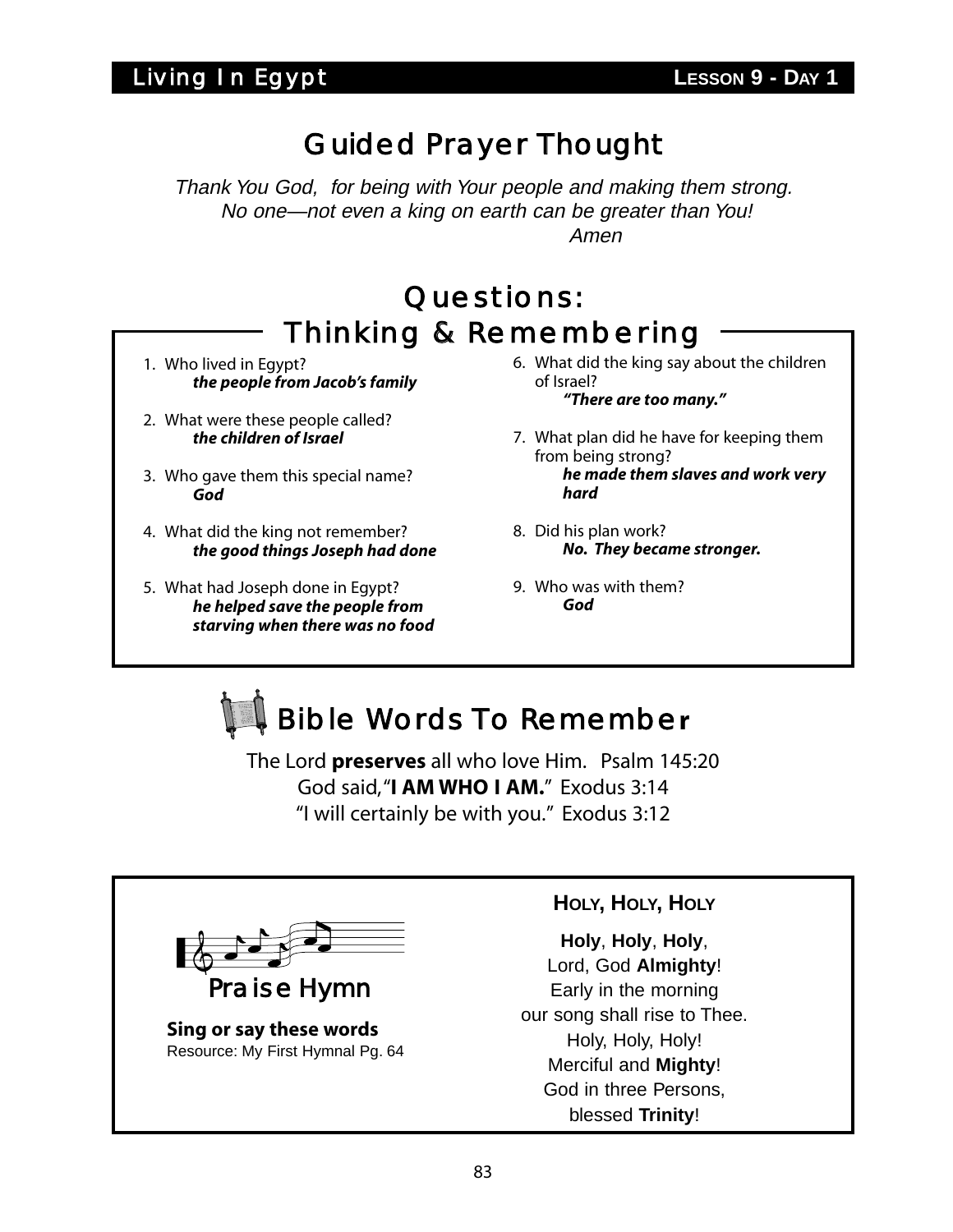When you were just a tiny baby, your mother held you in her arms and wanted to always keep you safe. God planned for your mother and father to love with this special love. He wanted you to be protected in the very best way. God will love you and **protect** you—even when your parents are not with you. God is your wonderful Heavenly Father!

# Bi ble Story: A Baby Boy

#### **Key Points**

- **Because God's people were so strong, the king was angry.**
- **The king wanted to kill all the baby boys.**
- **A family thought of a plan to save their baby boy.**
- **God protected the baby who was named Moses by the princess who found him.**

The wicked king in Egypt was angry. He had tried to make the Israelites weak by making them work hard. But there were more and more of them. And they were strong! The king **ordered** that all of the baby boys who were Israelites be killed.

There was a family who loved their baby boy very much. The mother thought of a plan. First, she hid the baby for as long as she could. She loved him and took good care of him very quietly.Then, she made a special basket bed that would float on the water. Carefully she laid her precious baby into the basket and took it to the river. The baby's sister stayed close by in the bushes to watch and see what would happen.

Soon, the princess who was the wicked king's daughter, came down to the river with her maids. She listened—yes, she did think that she heard a baby crying. The princess and her maidens **discovered** the beautiful baby boy inside the basket. The princess wanted to keep this baby as her own! This baby's name was Moses. God was taking care of this baby.

|                       | <b>Word and Phrase Meanings</b> |
|-----------------------|---------------------------------|
| ordered:              | to tell what to do              |
| discovered:           | to find                         |
| protect:              | to keep safe from harm          |
| <b>I AM WHO I AM:</b> | the name God gives Himself      |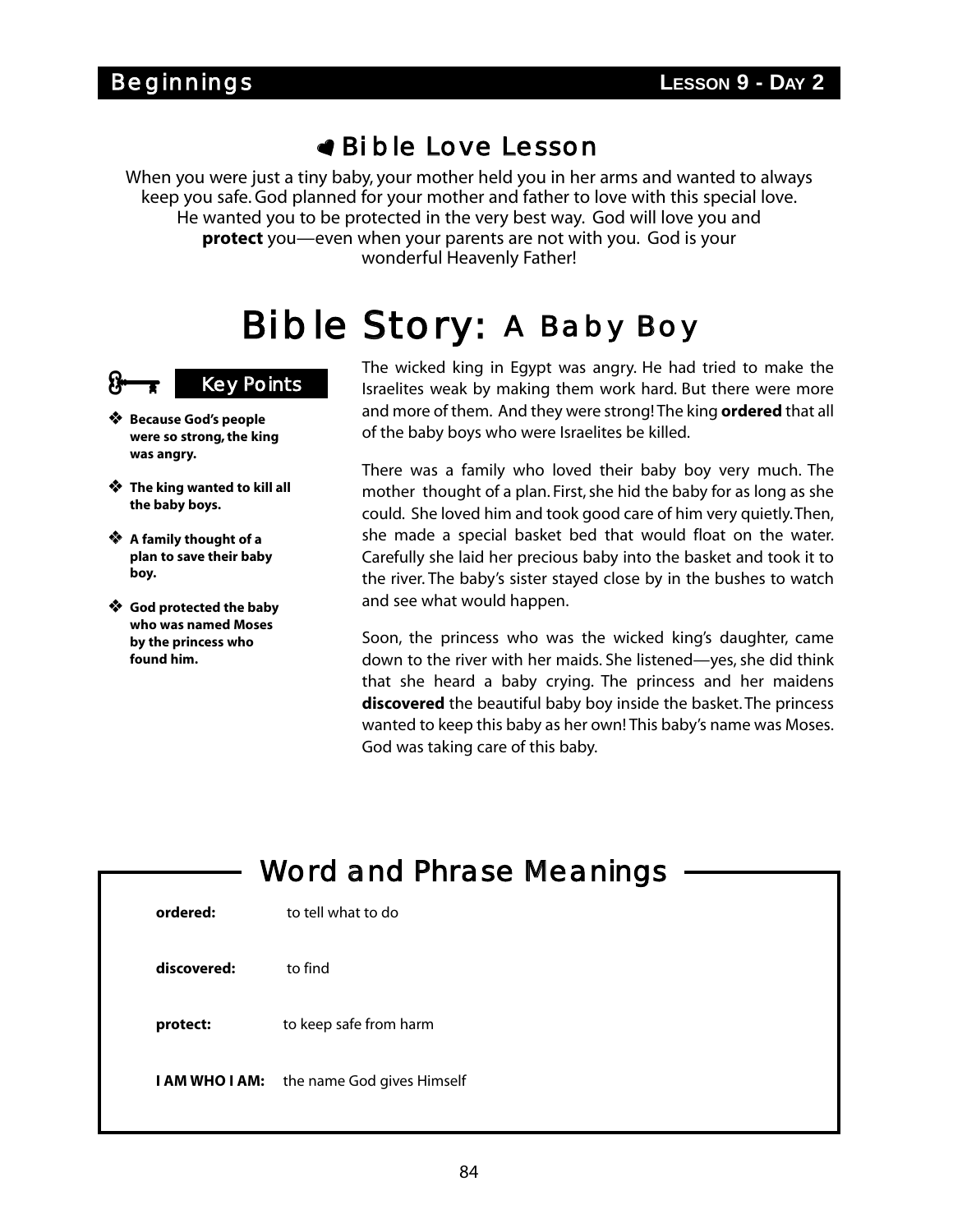Dear God, Thank You for mothers and fathers who care for us. You are a wonderful God to give us families who love us. Amen

### Questions: Thinking & Remembering

- 1. Why was the king in Egypt angry? *the people of Israel were strong*
- 2. What was the king's order? *that all of the baby boys be killed*
- 3. How did one mother plan to save her baby? *she hid him for as long as she could*
- 4. What did she do after hiding him? *she made a basket bed that would float on the water*
- 5. Who stayed close by in the bushes to watch? *the baby's sister*
- 6. Who came to the river? *the princess and her maids*
- 7. What sound did she hear? *a baby crying*
- 8. What did the princess want to do? *keep the baby as her own*
- 9. What was the baby's name? *Moses*
- 10. Who was taking care of Moses? *God*



The Lord preserves all who love Him. Psalm 145:20 God said,"**I AM WHO I AM**." Exodus 3:14 "I will certainly be with you." Exodus 3:12



Being sensitive is trying to understand how someone else feels. There are many times when we all feel like we need a little extra love. You want someone to notice that you are sad.

What does it mean to be sensitive? Do you ever feel like you need an extra hug? How can you show someone some extra love when they are sad?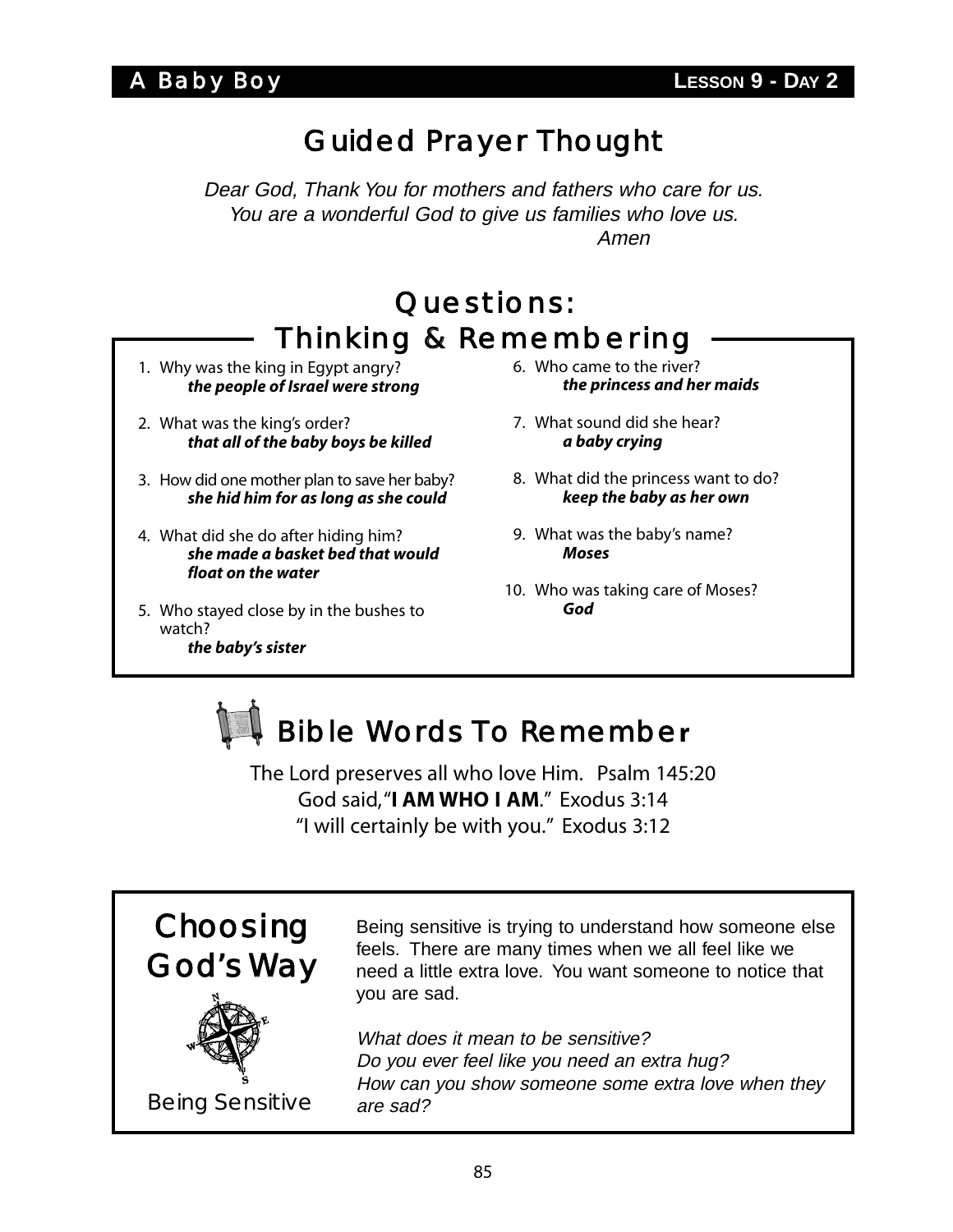God always wants you to work hard and do your very best. Saying "I can't" is like saying "I won't!" God can help you because He loves you and His promise is that He will be with you. He is with you when you choose to obey your parents when your friend is telling you not to. Don't give up, know that you can do it if you try!

# Bi ble Story: God's Leader

#### **Key Points**

- **God had a special plan for Moses.**
- **God talked to Moses from a burning bush.**
- **God told Moses to take His people away from Egypt to their own land.**
- **God promised Moses that He would be with him.**

God had a special job for Moses to do. It would be very hard but God would be with him. God told Moses what He wanted him to do in a **strange** way. God's voice came from out of a bush that was full of fire! Moses listened. Could it really be true? Was he hearing a voice from this bush that was on fire, but was not burning up?

The voice said to Moses,"God is talking to you!" Moses was afraid, but he kept listening to the voice of God. God said,"My people are **suffering** in Egypt. I am sending you to the king to tell him to let My people go from that land to a new land to be free to worship Me."

Moses said to God, "The people will not listen to me. I don't think they will believe that You sent me. I don't speak very well. Please send someone else to do this hard thing!" God said, "Moses, I will help you."

# Word and Phrase Meanings

**strange:** very unusual or different from the ordinary

**suffering:** to experience pain and difficulty

**preserves:** to keep safe from danger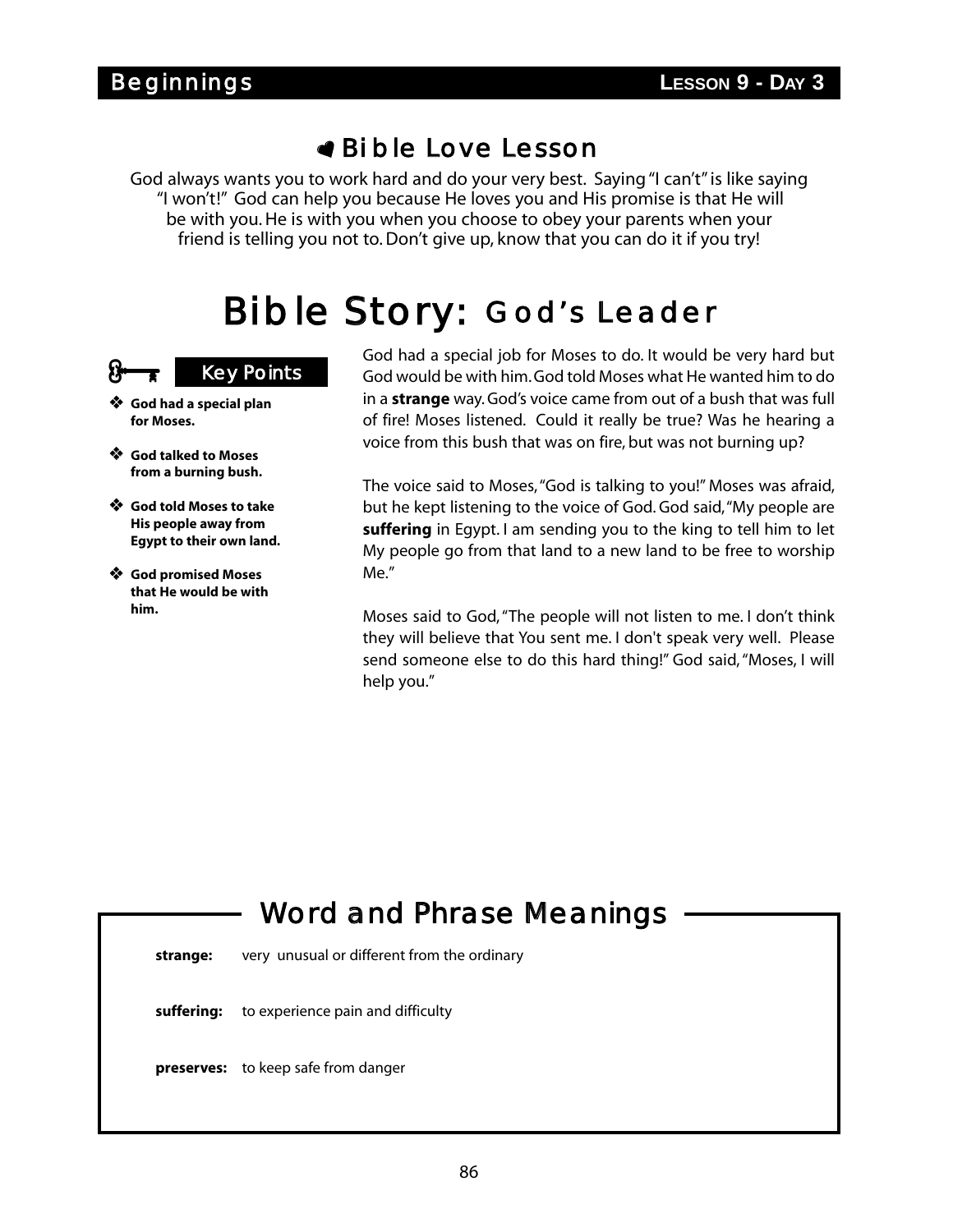Dear God, Help us to obey You and do what You want us to do, even if it is hard. We know that You will be with us to help us. Amen

# Questions: Thinking & Remembering

- 1. God had a special job for Moses to do. Was it easy or hard? *it was a hard job*
- 2. Who would be with Moses? *God*
- 3. In what strange way did God talk to Moses? *in a burning bush*
- 4. What was so unusual about the bush that was on fire? *it did not burn up*
- 5. What did the voice say to Moses? *"God is talking to you!"*
- 6. How did Moses feel? *he was afraid*
- 7. Why did God want Moses to do this job? *His people were suffering in Egypt*
- 8. What did God want Moses to do? *tell the king to let the people go to a new land*
- 9. Why did Moses think that God should send someone else?

*He thought that the people wouldn't listen to him. He didn't think the people would believe him. He told God that he didn't speak very well.*

10. What did God tell Moses? *"I will be with you."*

# Bible Words To Remembe**r**

The Lord **preserves** all who love Him. Psalm 145:20 God said,"I AM WHO I AM." Exodus 3:14 "I will certainly be with you." Exodus 3:12

Choosing God's Way

There are many people who care when you are feeling sad. Maybe your dad will say, "How about a game of ball outside?" Your mom might notice and say, "Do you want to call Grandma and talk to her?" Grandma and Grandpa can always make you feel special.

Who notices you when you are feeling unhappy? Does it help to know that there are people who care? Feeling Special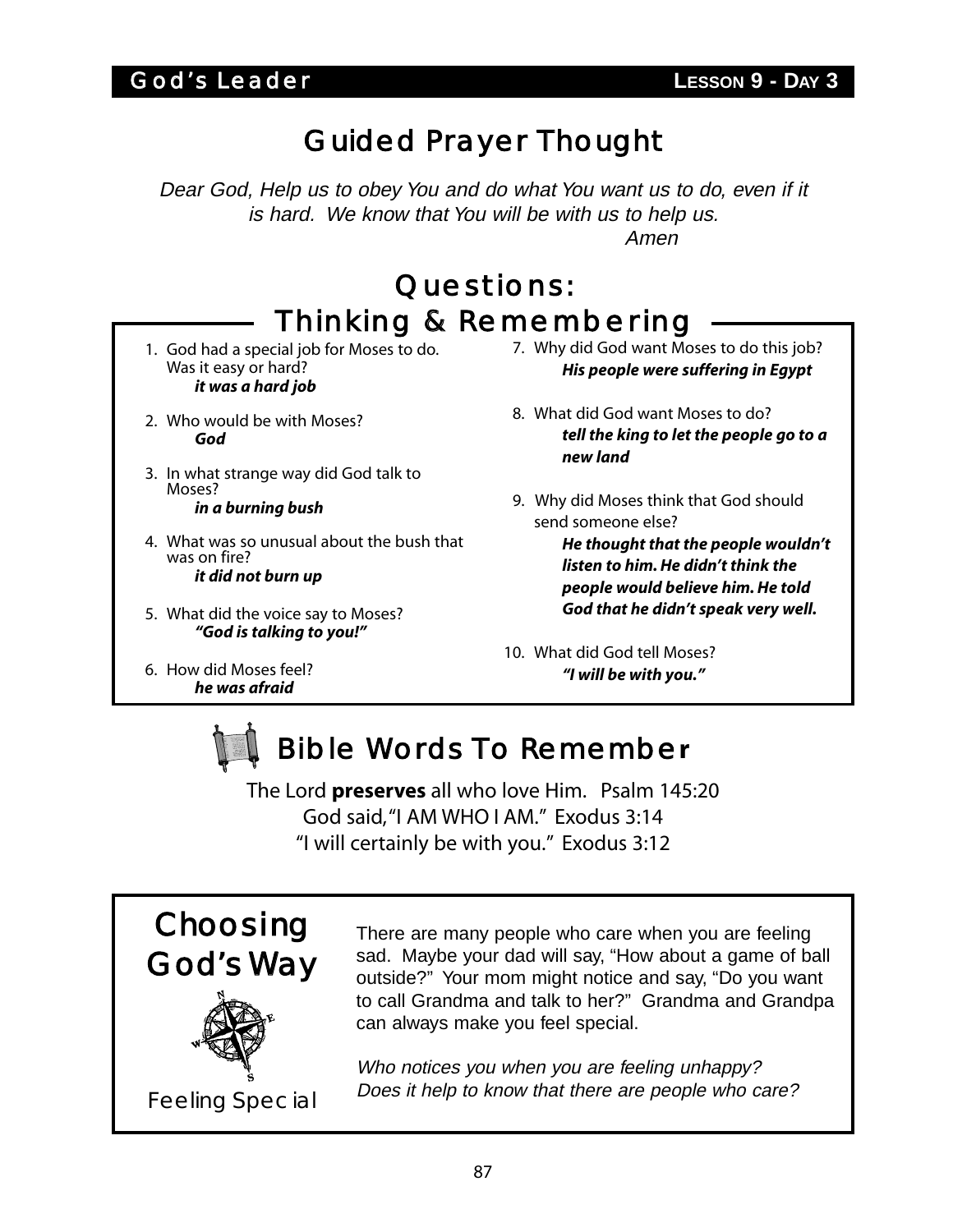Isn't it wonderful that you can know who God is? In God's Book, the Bible, God tells you of His power. He tells you that He loves you. He tells you that He will be with you—and much, much more! I'm glad we can know about God and that we can love Him!

# Bi ble Story: The King Who Said 'No' to God

#### **Key Points**

- **The king did not want to let the Children of Israel leave Egypt.**
- **He made them work even harder.**
- **God said,"I will keep My promise. My people will leave Egypt."**
- **Many times, the king said "No!" But God showed His power, and the king finally let them go.**

The king said, "I don't know who your God is!" Pharaoh was angry that Moses had **disturbed** him with this order that he must let the people of Israel go. He made the slaves work harder.

God said to Moses,"I will keep My promise. Pharaoh and his people will know that I am the God of Israel. When I show My power, the king will obey and let the people out of the land of Egypt."

These are the ten terrible things that happened in Egypt: One: the water in the rivers turned to blood. Two: the land was covered with frogs. Three: the dust all over the land became **lice**. Four: flies covered all the people and bit them. Five: the cattle of the Egyptians died. Six: The Egyptians had terrible sores all over their bodies. Seven: Thunderstorms **ruined** everything that was outside. Eight: **Locusts** came and ate all the growing things. Nine: Egypt was full of darkness for three days. Ten: the oldest child from each family died.

Ten times the king was given a chance to believe God. Nine times Pharaoh said "No" again and would not let the people go. Finally, when his son died, he knew how powerful God was. He said "Go!"

|            | <b>Word and Phrase Meanings</b> |
|------------|---------------------------------|
| disturbed: | bothered; irritated             |
| lice:      | very small insects              |
| ruined:    | destroyed                       |
| locusts:   | large grasshoppers              |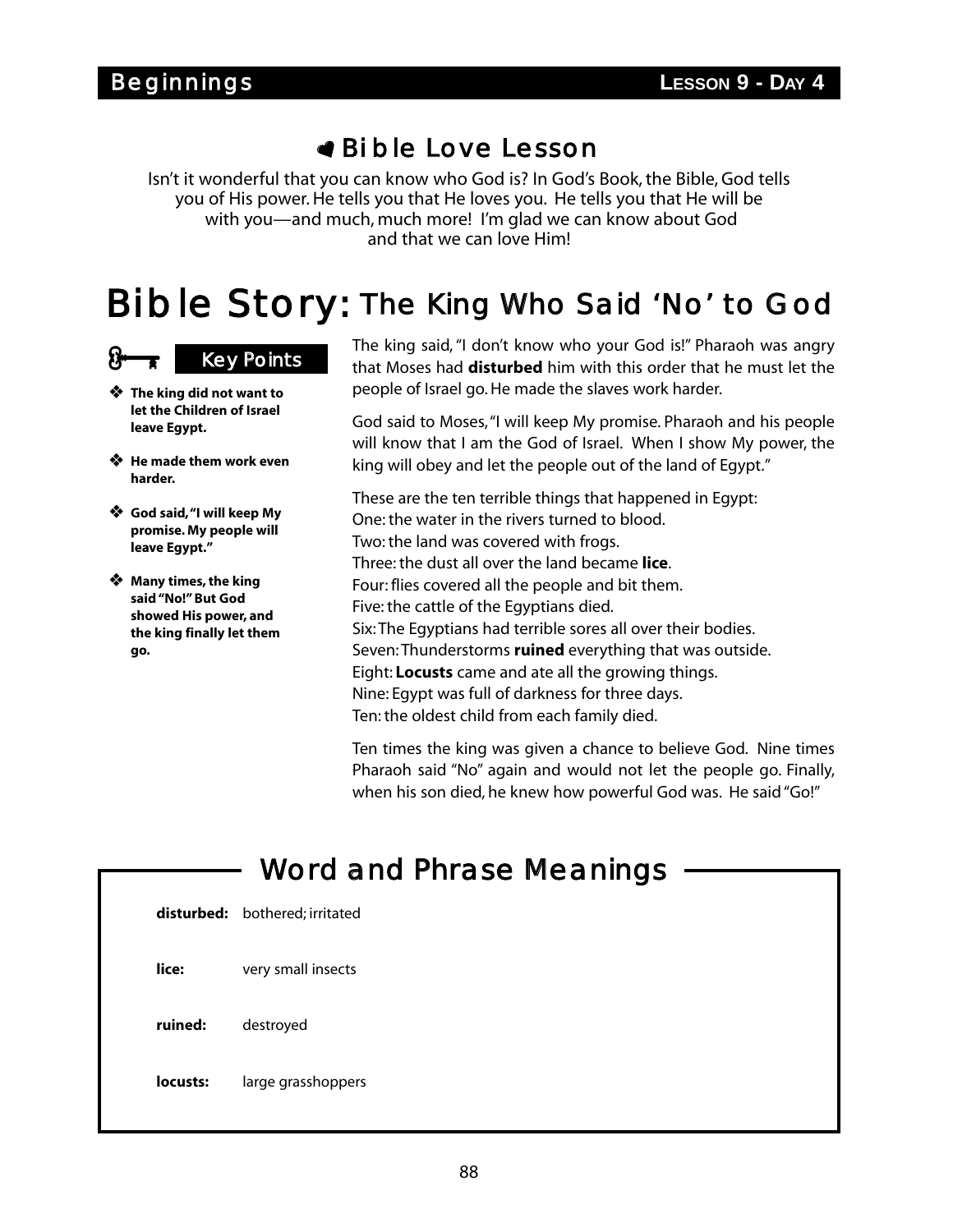Dear God, Help us to believe in Your power and Your love. We know that You will always keep Your promises. Amen

#### Questions: Thinking & Remembering

- 1. What did the king tell Moses? *"I do not know who your God is."*
- 2. What did Moses tell the king God wanted him to do?

*to let the people of Israel go out from Egypt*

3. What did Pharaoh make the people of Israel do?

#### *work harder*

4. What did God tell Moses about His promise?

*that He would keep His promise*

5. What would God show king Pharaoh? *His power*

- 6. How many terrible things happened in Egypt? *ten*
- 7. How many times did Pharaoh have a chance to listen and obey God? *ten*
- 8. How many times did he say "No"? *nine*
- 9. When did he finally say that the people could go? *when his son died*
- 10. What did Pharaoh know? *that God was very powerful*



The Lord preserves all who love Him. Psalm 145:20 God said,"I AM WHO I AM." Exodus 3:14 "I will certainly be with you." Exodus 3:12



You can always tell God when you are feeling sad. He will always be with you... and He always loves you.

Who can you tell when you are sad? Who always loves you and is always with you?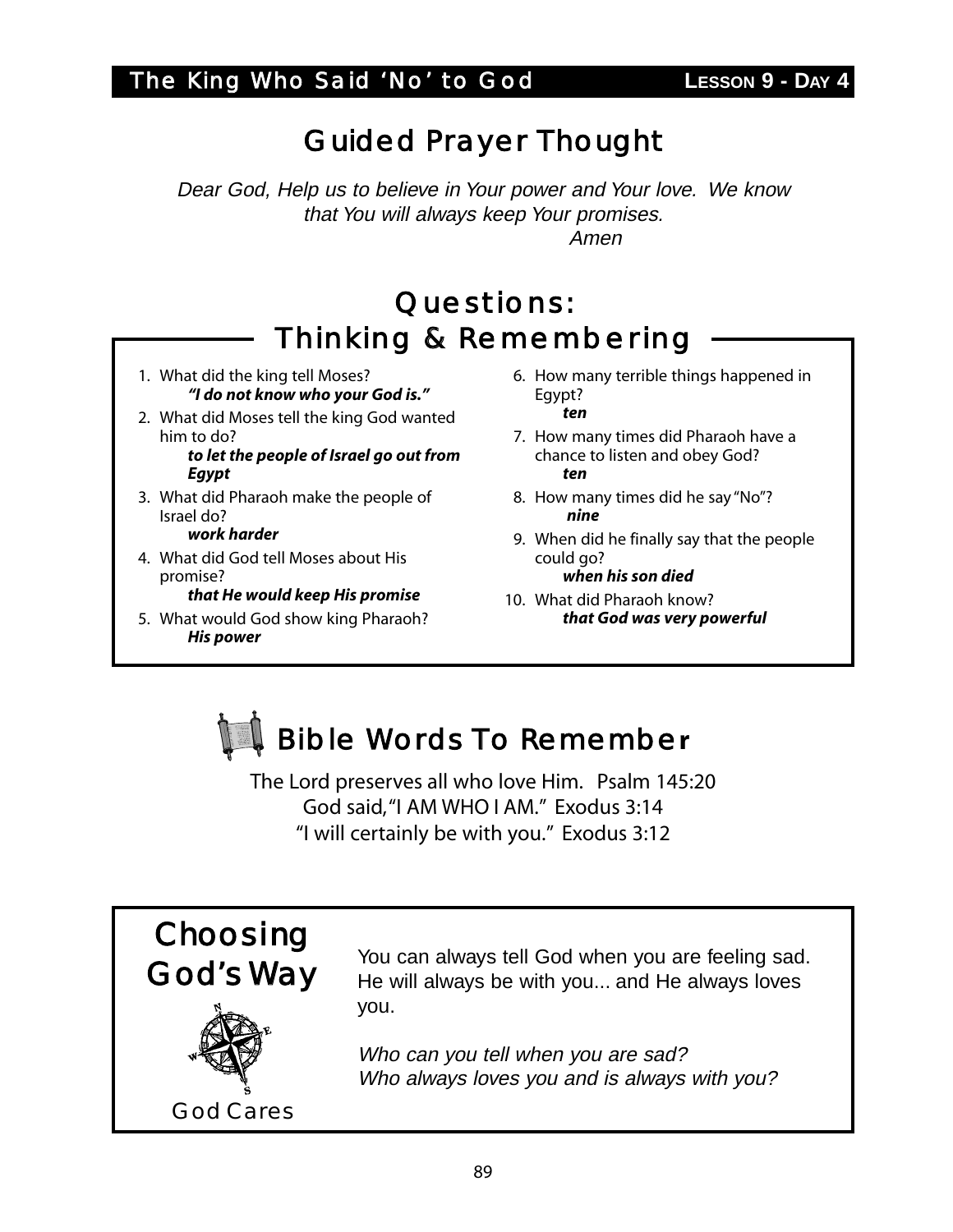It is sometimes hard to listen. You want to do things your own way and not have anyone tell you not to do what you want to do. But God wants you to listen. He does not want you to do wrong things or do anything that will hurt you. God loves you so much!

# Bi ble Story: Leaving Egypt

#### **Key Points**

- **Moses led the people out of Egypt. They were going to their own land!**
- **When the king came after the people, God showed His power again.**
- **God made a dry path across the sea for them to escape.**
- **The people thanked God for taking care of them.**

God's people, the Israelites, were ready! They were going to a new land! God would show them the way. They soon came to the Red Sea. But what was the noise they heard? It was Pharaoh and his **army** coming after them! How could God keep His **promise** now, they thought? They were **trapped**!

God told Moses to lift up his **rod** over the sea. Moses obeyed. Immediately the sea opened up and there was dry land to walk across. The people walked to the other side and when they were safe, the waters closed again over Pharaoh and his army.

Moses and the people of Israel sang a song to God. They thanked Him for taking them out of Egypt and saving them from Pharaoh. God always keeps His promises!

# Word and Phrase Meanings **army:** large group of soldiers **trapped:** to be in a place where one cannot get out of **rod:** a long straight thick stick or pole made of wood **promise** God always doing what He says He will do